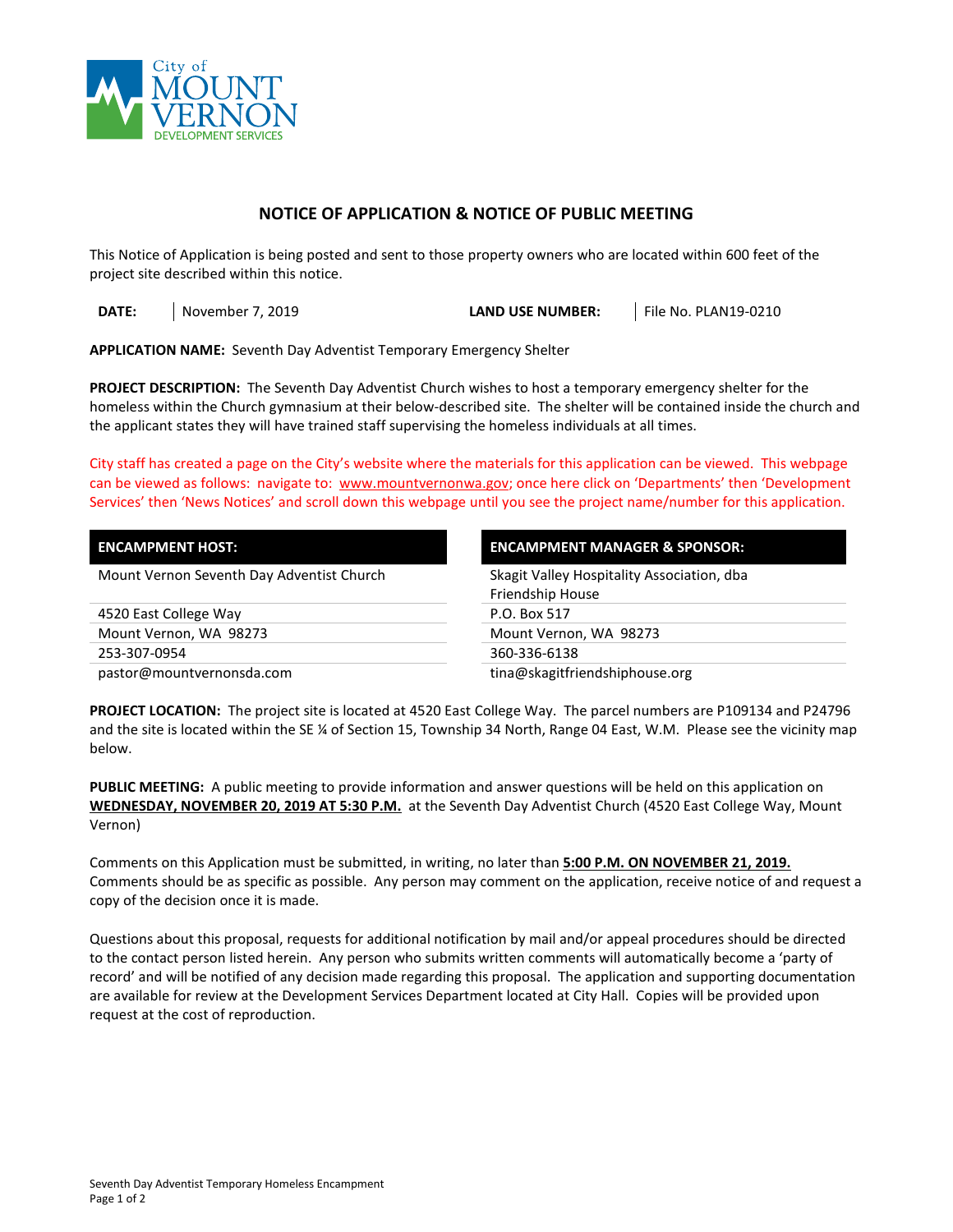## **VICINITY MAP**



## **DETAILS:**

| <b>Permit Application</b><br>Date:                                                                                                                                                                                                              | October 24, 2019                                      | <b>Counter Complete:</b><br><b>Technically Complete</b> | October 24, 2019<br>November 6, 2019 |  |
|-------------------------------------------------------------------------------------------------------------------------------------------------------------------------------------------------------------------------------------------------|-------------------------------------------------------|---------------------------------------------------------|--------------------------------------|--|
| <b>Permits/Review</b><br>Requested:                                                                                                                                                                                                             | <b>Temporary Homeless</b><br><b>Encampment Permit</b> | <b>Other Permits that may</b><br>be Required:           | None Known                           |  |
| <b>CONSISTENCY OVERVIEW:</b>                                                                                                                                                                                                                    |                                                       |                                                         |                                      |  |
| Zoning:                                                                                                                                                                                                                                         | Public (P)                                            | <b>Comprehensive Plan:</b>                              | Church (CH)                          |  |
| None Required. This project is categorically exempt from the threshold<br><b>Environmental Documents that Evaluate</b><br>determination and Environmental Impact Statement Requirements of<br>the Proposed Project:<br>SEPA per WAC 197-11-800. |                                                       |                                                         |                                      |  |
| <b>Development Regulations Used for Project</b><br><b>Mitigation:</b>                                                                                                                                                                           |                                                       | MVMC Chapter 17.110                                     |                                      |  |
|                                                                                                                                                                                                                                                 |                                                       | Rebecca Lowell, Principal Planner                       |                                      |  |
| To receive additional information regarding                                                                                                                                                                                                     |                                                       | Development Services Department                         |                                      |  |
| this project contact the Department and                                                                                                                                                                                                         |                                                       | 910 Cleveland Avenue                                    |                                      |  |
| ask to become a party of record:                                                                                                                                                                                                                |                                                       | Mount Vernon WA 98273                                   |                                      |  |
|                                                                                                                                                                                                                                                 |                                                       | Telephone - 360-336-6214                                |                                      |  |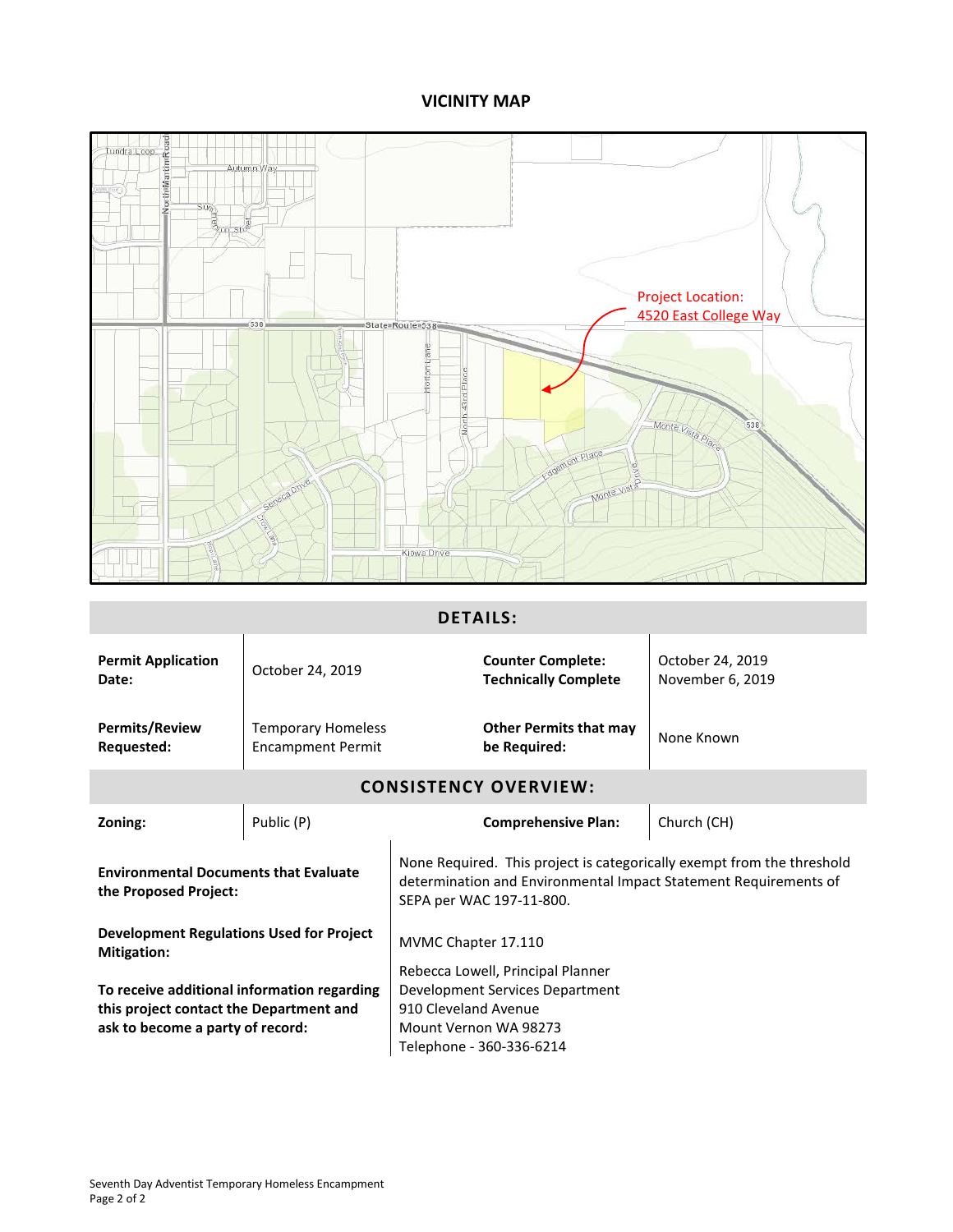

November 6, 2019

Skagit Valley Hospitality Association DBA: Friendship House Attention: Ms. Tina Tate P.O. Box 517 Mount Vernon, WA 98273

Reference: Seventh Day Adventist Temporary Emergency Shelter, PLAN19-0210, Technically Complete Determination

Dear Tina:

The application materials submitted on October 24, 2019 for the above-captioned proposal have been deemed 'technically complete' for processing. This means staff is now able to commence the requisite public notification process that begins with issuance of a Notice of Application for this project.

As part of the public notice process, pursuant to the Mount Vernon Municipal Code, two (2) 'Notice of Land Use Change' signs must be posted on the project site on or before **NOVEMBER 11, 2019**, to avoid any delay in permit processing.

The above-referenced Land Use Change signs are available for pick-up at our office. Please sign, notarize, and return the 'Affidavit of Posting' attached to this letter to our department following the posting of the property.

If you have any questions about the contents of this letter; or if you need additional information, please do not hesitate to call me at (360) 336-6214; or to email me at: rebeccab@mountvernonwa.gov

Thank you,

oll

Rebecca Lowell, Principal Planner

Cc: Mount Vernon Seventh Day Adventist Church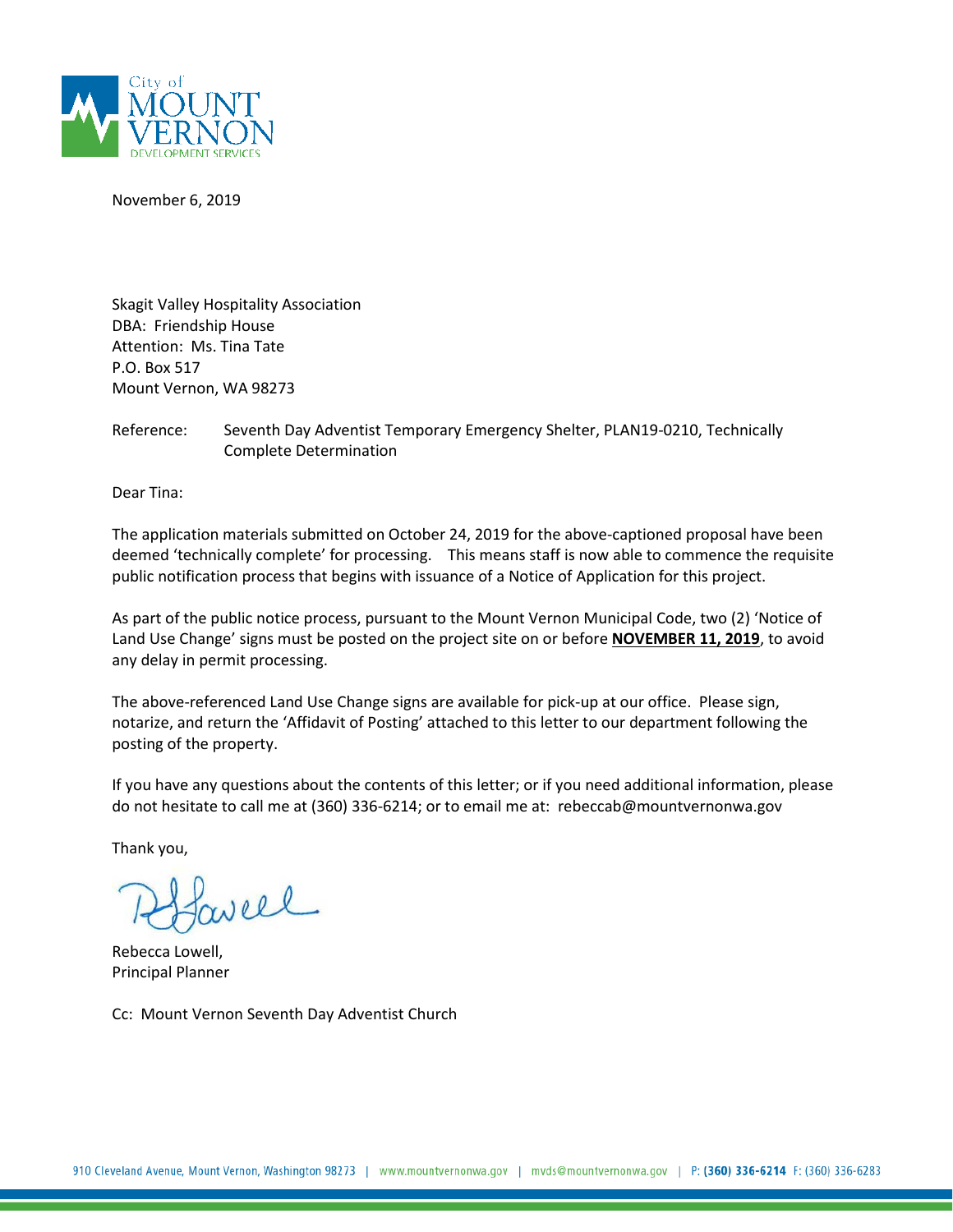

# **APPLICATION DEFICIENCY NOTICE**

**DATE:** November 05, 2019

**APPLICATION REFERENCE:** Friendship House, PLAN19-0210 - 4520 E COLLEGE WAY

Dear Applicant:

The items you submitted for the above-referenced permit have been reviewed by the City representatives responsible for approving different aspects of your application. Attached to this notice is a list of comments in response to the materials submitted.

Each of the items on the attached list require responses and revised materials be created and resubmitted to the City before any further action can be taken on this permit. Pursuant to Mount Vernon Municipal Code (MVMC) 14.05.130 a hold is placed on this application and the time it takes you to respond to this list of items is excluded in calculating permit processing timeframes. Once corrected and/or new materials are submitted to the City your permit processing timeframe will start again.

A complete response to each of the items on the attached list is required to be submitted *at the same time.* As applicable, a complete response is required to include:

- 1. A written document addressing all of your responses (one paper copy).
- 2. New and/or updated technical reports (one paper copy).
- 3. New and/or corrected plans. Please note that revisions to previously submitted plans are required to be identified by clouding, must be noted in a revision list on the plan sheet(s), and are required to be incorporated into a full set of revised plans (one paper copy).
- 4. A transmittal that itemizes everything being resubmitting to the City (one paper copy).
- 5. A copy of the entire resubmittal must be provided electronically (either on a thumb drive or uploaded via the City's permit portal).

Consistent with MVMC 14.05.110(D)(3) your response must be received by our Department within 90 days of the date noted on this letter to avoid this application being withdrawn from consideration. Withdrawn application must be resubmitted as new applications requiring repayment of all applicable fees and processing requirements.

Thank you for your anticipated cooperation in submitting the items requested by staff. We look forward to working with you as this application continues to be processed.